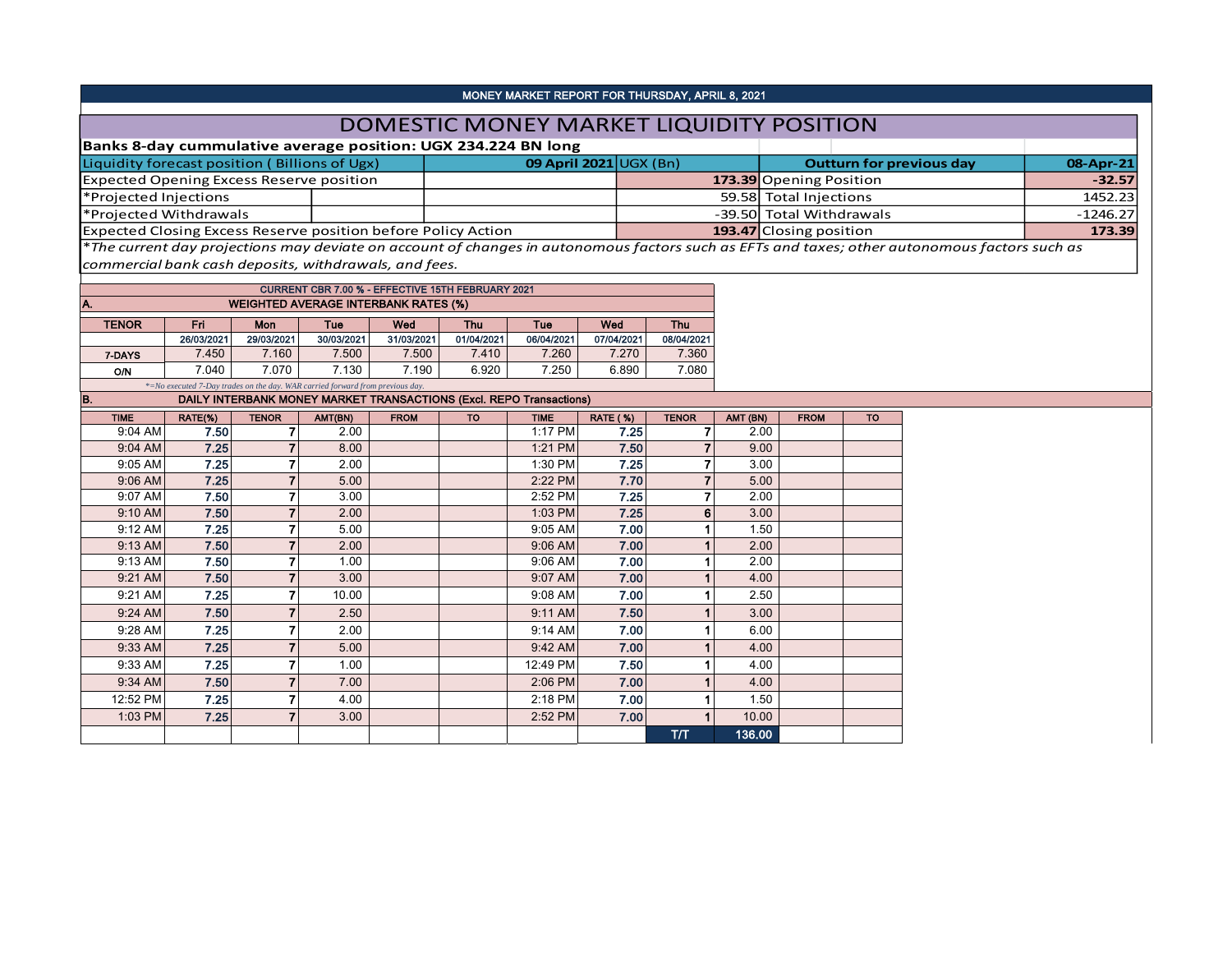| $\overline{c}$                                                                        |                                                                                                                                                        |             |                  |                               |                            | <b>CBR AND THE 7- DAY WAR INTERBANK RATES</b>                                              |                           |                     |                 |                                  |  |  |  |  |
|---------------------------------------------------------------------------------------|--------------------------------------------------------------------------------------------------------------------------------------------------------|-------------|------------------|-------------------------------|----------------------------|--------------------------------------------------------------------------------------------|---------------------------|---------------------|-----------------|----------------------------------|--|--|--|--|
|                                                                                       |                                                                                                                                                        |             |                  |                               |                            |                                                                                            |                           |                     |                 |                                  |  |  |  |  |
| 9.000                                                                                 |                                                                                                                                                        |             |                  |                               |                            |                                                                                            |                           |                     |                 |                                  |  |  |  |  |
| 8.000                                                                                 |                                                                                                                                                        |             |                  |                               |                            |                                                                                            |                           |                     |                 |                                  |  |  |  |  |
|                                                                                       |                                                                                                                                                        |             |                  |                               |                            |                                                                                            |                           |                     |                 |                                  |  |  |  |  |
| 7.000                                                                                 |                                                                                                                                                        |             |                  |                               |                            |                                                                                            |                           |                     |                 |                                  |  |  |  |  |
| 6.000                                                                                 |                                                                                                                                                        |             |                  |                               |                            |                                                                                            |                           |                     |                 |                                  |  |  |  |  |
|                                                                                       |                                                                                                                                                        |             |                  |                               |                            |                                                                                            |                           |                     |                 |                                  |  |  |  |  |
| 5.000                                                                                 |                                                                                                                                                        |             |                  |                               |                            |                                                                                            |                           |                     |                 |                                  |  |  |  |  |
| 4.000                                                                                 |                                                                                                                                                        |             |                  |                               |                            |                                                                                            |                           |                     |                 |                                  |  |  |  |  |
|                                                                                       | 24/03/2021<br>01/04/2021<br>06/04/2021<br>23/03/2021<br>25/03/2021<br>26/03/2021<br>29/03/2021<br>30/03/2021<br>31/03/2021<br>07/04/2021<br>08/04/2021 |             |                  |                               |                            |                                                                                            |                           |                     |                 |                                  |  |  |  |  |
|                                                                                       |                                                                                                                                                        |             | -7-day WAR       | -CBR rate                     |                            | -Upper bound                                                                               | -Lower bound              |                     | • Overnight WAR |                                  |  |  |  |  |
|                                                                                       |                                                                                                                                                        |             |                  |                               |                            |                                                                                            |                           |                     |                 |                                  |  |  |  |  |
| D.<br><b>DATE</b>                                                                     | <b>THUR</b>                                                                                                                                            | <b>THUR</b> | <b>THUR</b>      | <b>THUR</b>                   | <b>THUR</b>                | MONETARY POLICY OPERATIONS MATURITIES PROFILE: (15 APR 2021 - 27 MAY 2021)<br><b>TOTAL</b> |                           |                     |                 |                                  |  |  |  |  |
|                                                                                       | 15-Apr-21                                                                                                                                              | 22-Apr-21   | 29-Apr-21        | 06-May-21                     | 27-May-21                  |                                                                                            |                           |                     |                 |                                  |  |  |  |  |
| <b>REPO</b>                                                                           | 924.24                                                                                                                                                 |             |                  |                               |                            | 924.24                                                                                     |                           |                     |                 |                                  |  |  |  |  |
| <b>REV REPO</b>                                                                       |                                                                                                                                                        | $\sim$      | $\sim$           | $\sim$                        | ÷                          | $\sim$                                                                                     |                           |                     |                 |                                  |  |  |  |  |
| <b>DEPO AUCT</b>                                                                      | 87.30                                                                                                                                                  | 154.90      | 76.10            | 20.00                         | 21.10                      | 359.40                                                                                     |                           |                     |                 |                                  |  |  |  |  |
| <b>TOTALS</b>                                                                         | 1,011.54                                                                                                                                               | 154.90      | 76.10            | 20.00                         | 21.10                      | 1,283.64                                                                                   |                           |                     |                 |                                  |  |  |  |  |
| Total O/S Deposit Auction balances held by BOU up to 04 JUNE 2021: UGX 483 BN         |                                                                                                                                                        |             |                  |                               |                            |                                                                                            |                           |                     |                 |                                  |  |  |  |  |
| Total O/S Repo, Reverse Repo & Deposit Auction balances held by BOU: UGX 1,406 BN     |                                                                                                                                                        |             |                  |                               |                            |                                                                                            |                           |                     |                 |                                  |  |  |  |  |
| (Ei) STOCK OF TREASURY SECURITIES                                                     |                                                                                                                                                        |             |                  |                               | Eii)                       | <b>MONETARY POLICY MARKET OPERATIONS</b>                                                   |                           |                     |                 |                                  |  |  |  |  |
|                                                                                       | LAST TBIILS ISSUE DATE: 8-MAR-2021                                                                                                                     |             |                  |                               |                            | (VERTICAL REPOS, REV-REPOS & DEPOSIT AUCTIONS)                                             |                           |                     |                 |                                  |  |  |  |  |
| On-the-run O/S T-BILL STOCKs (Bns-UGX)                                                |                                                                                                                                                        |             | 6,009.19         | 09/04/2021<br>09/04/2021 REPO | OMO                        | <b>ISSUE DATE</b><br>$04$ -Mar                                                             | <b>AMOUNT</b><br>1,012.00 | <b>WAR</b><br>7.000 | <b>RANGE</b>    | <b>TENOR</b><br>7                |  |  |  |  |
|                                                                                       | 18,583.56<br>On-the-run O/S T-BONDSTOCKs(Bns-UGX)<br>24.592.76<br>TOTAL TBILL & TBOND STOCK- UGX                                                       |             |                  |                               | <b>REPO</b>                | 05-Mar                                                                                     | 128.00                    | 7.000               |                 | 6                                |  |  |  |  |
| O/S=Outstanding                                                                       |                                                                                                                                                        |             |                  |                               | <b>REPO</b>                | 11-Mar                                                                                     | 885.00                    | 7.000               |                 | $\overline{7}$                   |  |  |  |  |
| <b>MATURITY</b>                                                                       | TOTAL STOCK YTM (%)                                                                                                                                    |             | <b>CHANGE IN</b> |                               | <b>REPO</b>                | 15-Mar                                                                                     | 203.50                    | 7.000               |                 | $\overline{3}$                   |  |  |  |  |
|                                                                                       | (BN UGX)                                                                                                                                               | AT CUT OFF* | YTM (+/-)        |                               | <b>DAUT</b>                | 18-Mar                                                                                     | 25.06                     | 7.330               |                 | 28                               |  |  |  |  |
| 91                                                                                    | 74.93                                                                                                                                                  | 7.011       | 0.021            |                               | <b>DAUT</b>                | 18-Mar                                                                                     | 11.96                     | 7.558               |                 | 56                               |  |  |  |  |
| 182                                                                                   | 422.63                                                                                                                                                 | 9.999       | $-0.073$         |                               | <b>REPO</b>                | 18-Mar                                                                                     | 550.00                    | 7.000               |                 | $\overline{7}$                   |  |  |  |  |
| 364                                                                                   | 5,511.63                                                                                                                                               | 11.851      | 0.301            |                               | <b>DAUT</b>                | 25-Mar                                                                                     | 45.05                     | 7.306               |                 | $\overline{28}$                  |  |  |  |  |
| 2YR                                                                                   | $\sim$                                                                                                                                                 | 13.550      | $-1.700$         |                               | <b>DAUT</b>                | 25-Mar                                                                                     | 14.43                     | 7.541               |                 | 56                               |  |  |  |  |
| 3YR                                                                                   | $\blacksquare$                                                                                                                                         | 13.977      | $-1.973$         |                               | <b>REPO</b>                | 25-Mar                                                                                     | 340.00                    | 7.000               |                 | $\overline{7}$                   |  |  |  |  |
| 5YR                                                                                   | 1,871.05                                                                                                                                               | 16.500      | 1.600            |                               | <b>REPO</b>                | 29-Mar                                                                                     | 561.50                    | 7.000               |                 | $\ensuremath{\mathsf{3}}$        |  |  |  |  |
| 10YR                                                                                  | 8,547.22                                                                                                                                               | 15.970      | $-0.030$         |                               | <b>REPO</b>                | 30-Mar                                                                                     | 97.50                     | 7.000               |                 | $\overline{2}$                   |  |  |  |  |
| <b>15YR</b>                                                                           | 7,147.58                                                                                                                                               | 16.100      | $-0.400$         |                               | <b>REPO</b>                | 31-Mar                                                                                     | 248.50                    | 7.000               |                 | $\overline{1}$                   |  |  |  |  |
| 20YR                                                                                  | 1,017.70                                                                                                                                               | 16.990      | $-0.510$         |                               | <b>DAUT</b>                | 01-Apr                                                                                     | 16.90                     | 7.333               |                 | 28                               |  |  |  |  |
| Cut OFF is the lowest price/ highest yield that satisfies the auction awarded amount. |                                                                                                                                                        |             |                  |                               | <b>DAUT</b>                | 01-Apr                                                                                     | 20.86                     | 7.536               |                 | 56                               |  |  |  |  |
|                                                                                       |                                                                                                                                                        |             |                  |                               | <b>REPO</b><br><b>REPO</b> | 01-Apr<br>06-Apr                                                                           | 803.00<br>324.50          | 7.000<br>7.000      |                 | $\overline{7}$<br>$\overline{2}$ |  |  |  |  |
|                                                                                       |                                                                                                                                                        |             |                  |                               | DAUT                       | 08-Apr                                                                                     | 19.89                     | 7.318               |                 | 28                               |  |  |  |  |
|                                                                                       |                                                                                                                                                        |             |                  |                               | <b>DAUT</b>                | 08-Apr                                                                                     | 95.89                     | 7.428               |                 | 57                               |  |  |  |  |
|                                                                                       |                                                                                                                                                        |             |                  |                               | <b>REPO</b>                | 08-Apr                                                                                     | 923.00                    | 7.000               |                 | $\overline{7}$                   |  |  |  |  |
|                                                                                       |                                                                                                                                                        |             |                  |                               |                            | WAR-Weighted Average Rate                                                                  |                           |                     |                 |                                  |  |  |  |  |